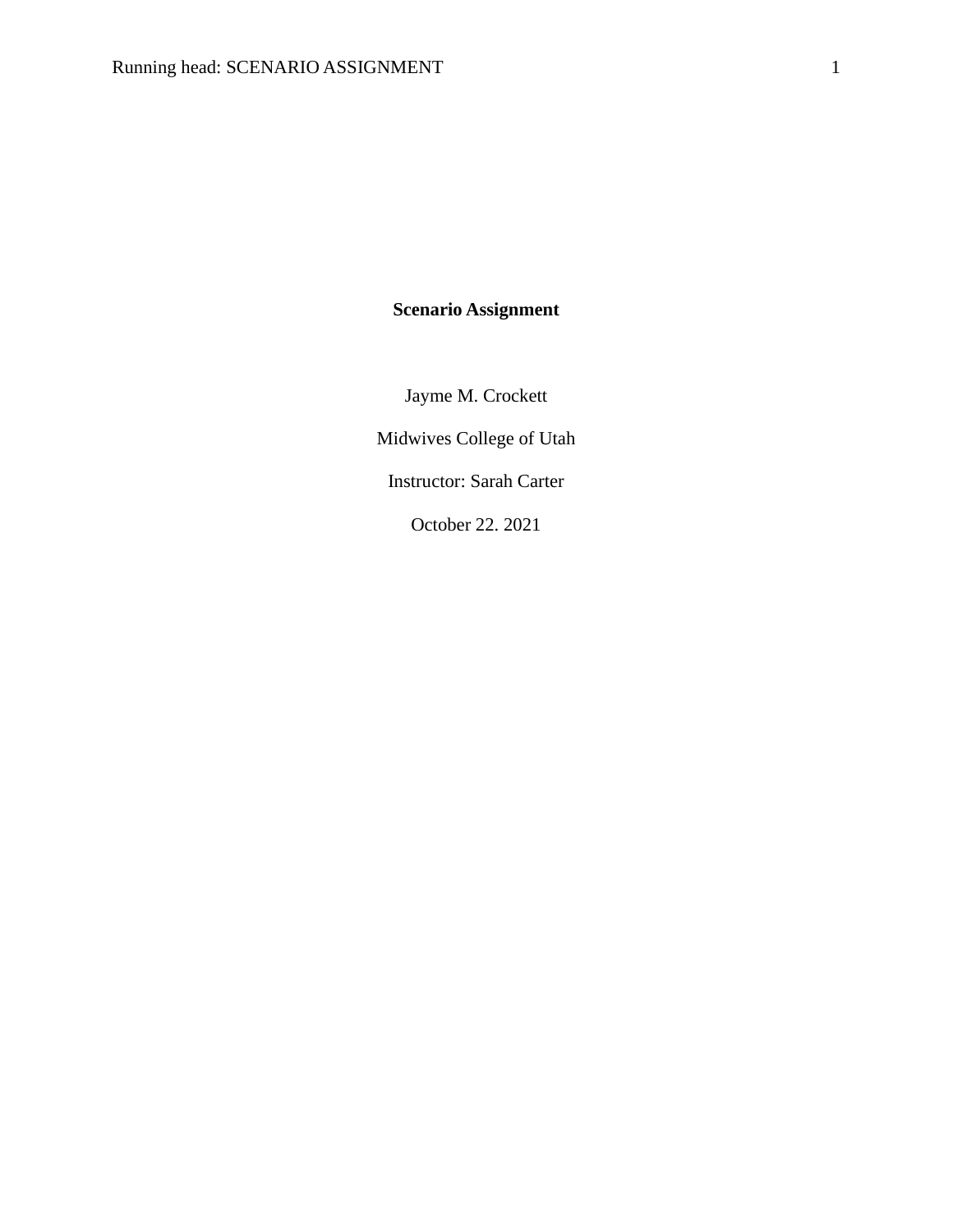## Scenario Assignment

**Amani has arrived at the birth center in strong labor. Her contractions are two minutes apart and lasting 70 seconds long. How do you conduct a labor exam? Shortly after you examine her, her bag of waters ruptures and she begins spontaneously pushing**.

The first thing I would do is get a quick summary of how labor has progressed and how the last 24 hours or so have gone for Amani. The questions I would ask her would be; when she started experiencing contractions and what the pattern has been up until this point (how long they are lasting and how far apart they have been), what and when she ate and drank over the last 24 hours, how much rest versus activity she has been doing, and what she has been doing to work with the contractions. I would discuss with her how much she has felt baby move, and when she had her last bowel movement/urination.

I would then conduct a labor (admission) exam. The first thing I would do is palpitate the abdomen to assess babies positioning, and then do a fetal heart rate assessment for at least a full minute, assessing through a contraction and a little bit after it subsides. I would also get the babies baseline heart rate. In an uncomplicated labor we would not see the fetal heart rate to be between 110 bpm- 160 bpm, with no late decelerations. I would then do an assessment of blood pressure, pulse, temperature, respirations and make a visual check for edema. The next thing to do would be to discuss with Amani if she would like a pelvic exam to check for dilation, effacement, and baby's station. I would explain to her that everything was moving along great (If there were no indications otherwise) and that it was not mandatory. I would explain the benefits of an exam would be to make sure baby is in an optimal position for labor and birth, and to check her cervix progression. If baby was not in an optimal position or she had a cervical lip, the information would give us some information on utilizing positions to help labor progress by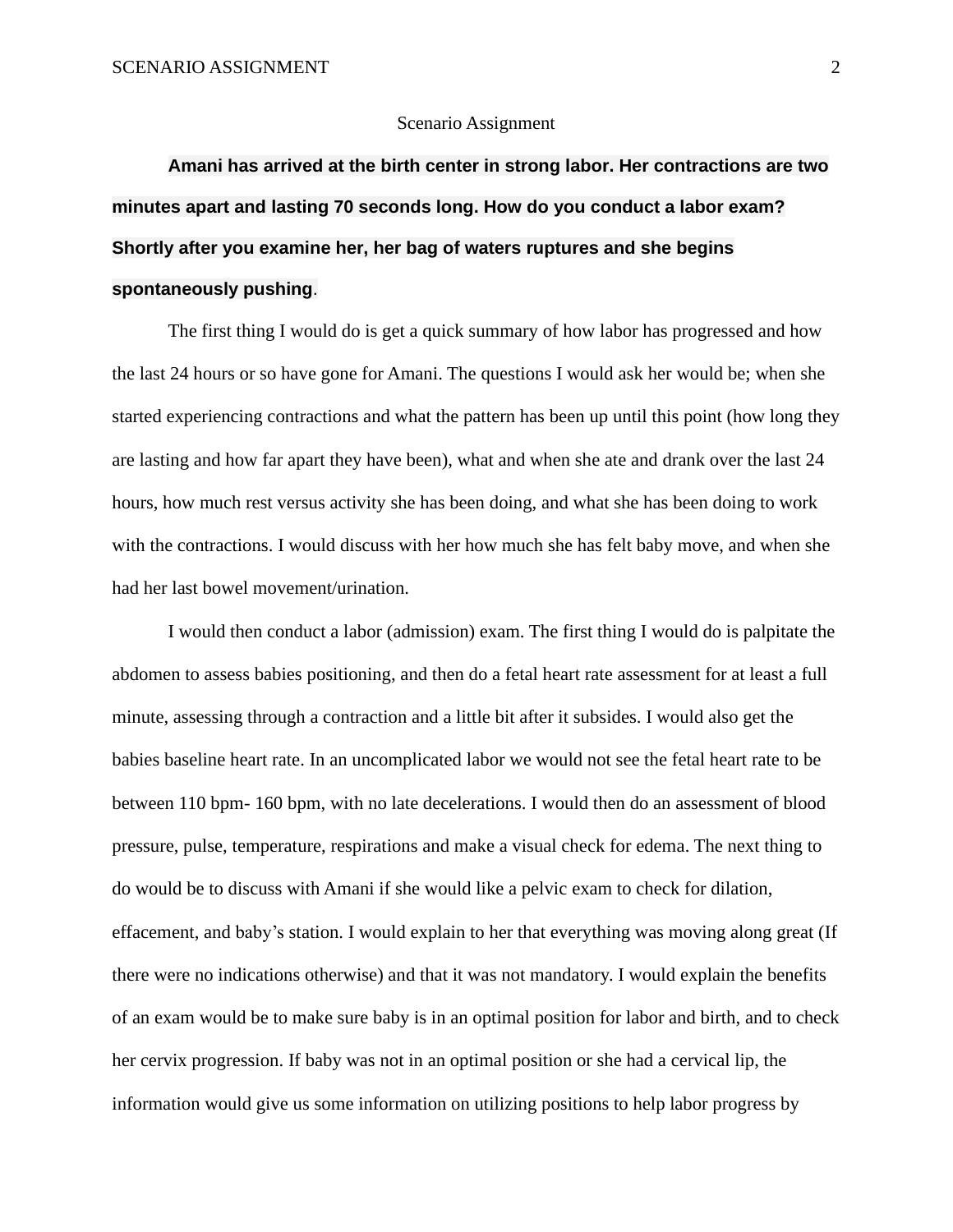## SCENARIO ASSIGNMENT 3

helping baby get into a better position. I would also explain the downside to doing an exam, which would be that exams can be uncomfortable, especially in labor, and that the information can be discouraging if dilation, effacement, or station are not as far along as she hopes.

If she opted for a vaginal exam, I would prepare a space on the bed by getting some sterile gloves and lube ready. When she was in between contractions I would have her lay on the bed with her hands in a fist placed under her hips. I would open the sterile gloves and carefully squeeze some lube onto the sterile portion of the paper the gloves were in. I would put the gloves on using sterile technique and wipe some lube onto my finger for the exam. I would ask her to let me know when she was ready, and then have her place her heels together and let her knees fall to the side. I would tell her that she was going to feel my touch on her tissues, and then pressure as I exam her. I would let her know that she can tell me to stop at any time and I would immediately stop. Once she was ready, I would do the exam, checking for dilation, effacement, and babies' station as well as how soft the cervix is. I would feel babies head sutures (if possible) to see if I can decipher babies' position. Once I was done with the exam, I would report the findings to her, and we would come up with a plan moving forward for laboring positions.

Once her water breaks, and she spontaneously started pushing I would help her get into a comfortable position for birth. I would make sure she had some water to sip on in between contractions as well. I would instruct my assist to prepare the space for birth, getting all supplies ready. In this scenario, I am going to assume that baby was not asynclitic and there was no cervical lip- so I would encourage Amani to listen to her body and push when she feels the urge. Our birth team would continue to encourage Amani and her partner and have her take sips of water between contractions. If pushing did not seem to be effective in the position she was in, we would encourage her to change positions, incorporating a trip to the toilet to void as well. Once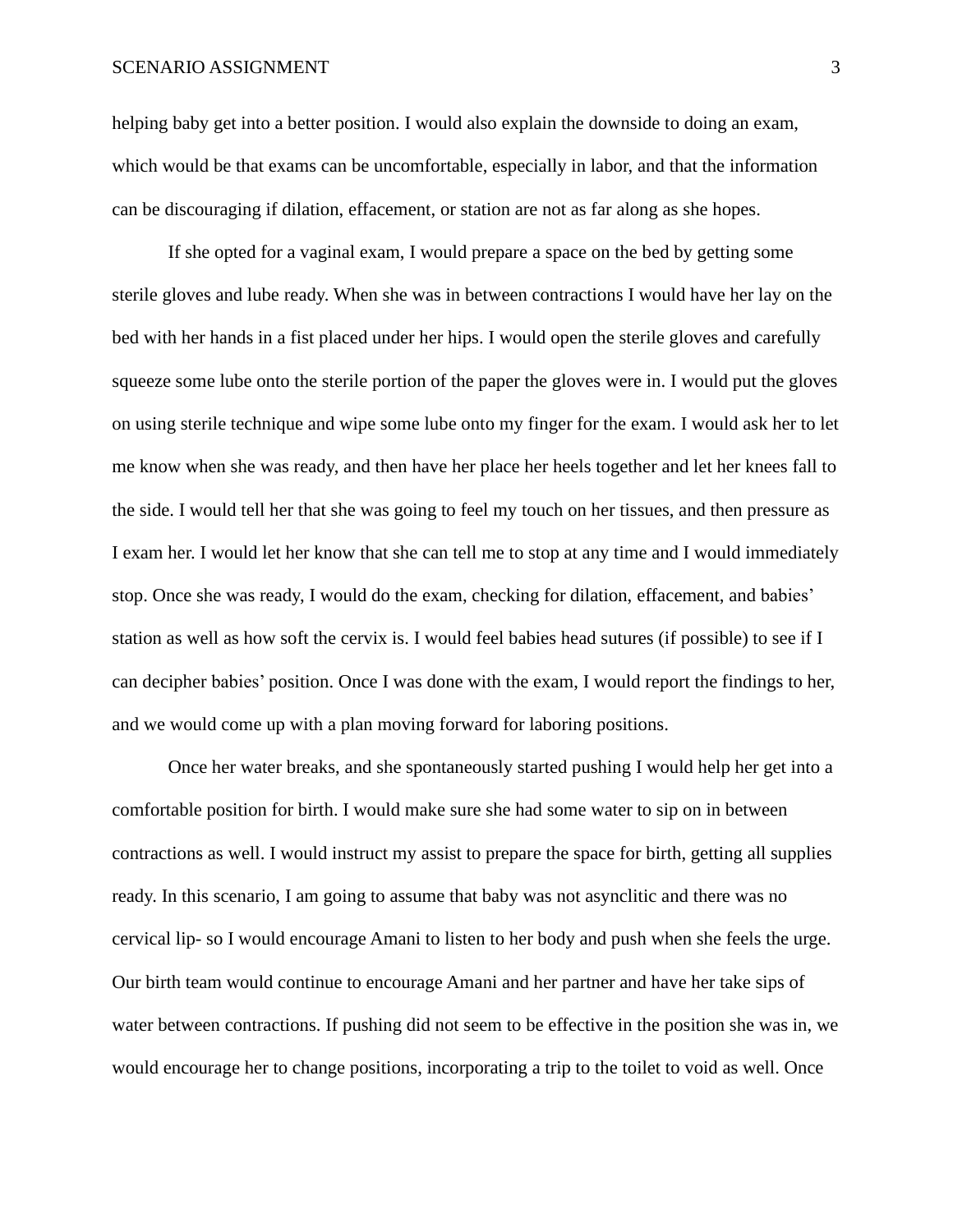## SCENARIO ASSIGNMENT 4

birth was imminent, I would put on sterile gloves (or elbow length gloves for a water birth) to prepare to catch baby. In a normal, uncomplicated birth, the baby would be caught by partner, Amani or midwife and go straight to Amani. We would assess babies heart rate and respirations as well as get a visualization of appearance, grimace, and activity at 1 minute and 5 minutes for the APGAR score. We would then deliver the placenta and cut the cord once it stopped pulsing. The placenta would then be examined for any retained pieces and 2 vessels/1 vein. The next step would be to get Amani into the bed, get her a snack and some hydration and support her in getting baby latched. We would do a check of Amani's blood pressure and pulse, and if everything was normal, we would leave the family alone to bond and cuddle baby, checking on them every once and while for at least the next hour to assess blood loss, afterpains (does she need or want herbs, a heating pad or allopathic remedy like Ibuprofen), and baby well-being. We would do a laceration check as well and assess if sutures or transfer  $(3<sup>rd</sup>$  degree or worse laceration) was needed, and have Amani void in order to have an empty bladder for uterine involution.